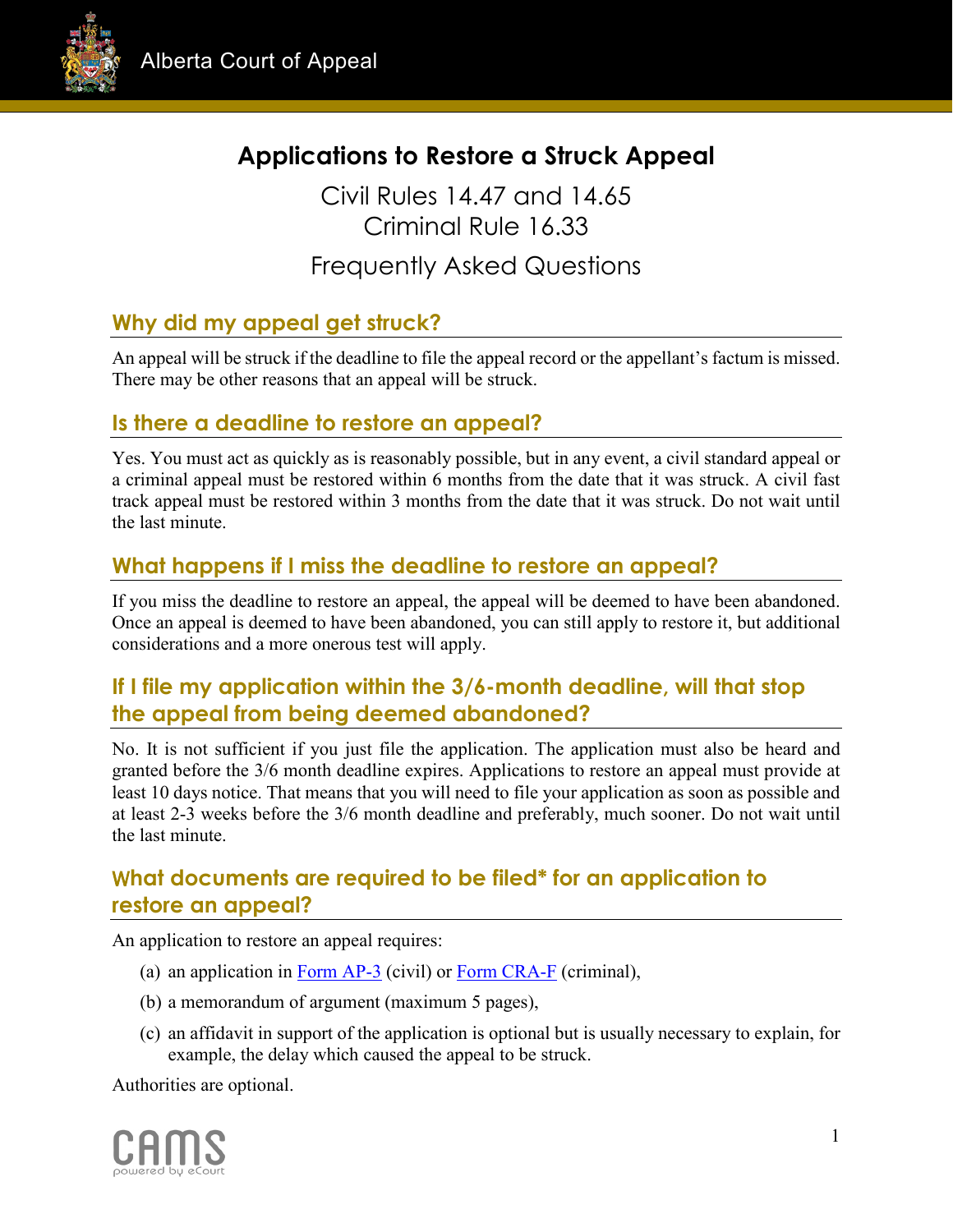

\*NOTE: On March 1, 2021, e-filing became mandatory. All documents must be formatted in accordance with the [Practice Direction on Electronic Filing](https://cams.albertacourts.ca/public-portal/files/practiceDirection.pdf) and filed via the Court of Appeal Management System [\(CAMS\)](https://cams.albertacourts.ca/public-portal/). Unless an exemption from e-filing is granted, paper documents at the counter and documents via email will not be accepted.

For more information about CAMS, including how to register for an account and how to format and file documents, view the [CAMS Manual](https://cams.albertacourts.ca/public-portal/files/CAMSManual.pdf) and [FAQs.](https://cams.albertacourts.ca/public-portal/files/FAQS.pdf) To visit the CAMS e-filing website, click [here.](https://cams.albertacourts.ca/public-portal/)

## **Is there a cost to file an application to restore an appeal?**

For all civil appeals, the cost to file an application to restore an appeal is:

| 1 <sup>st</sup> Restoration                 | \$200  |
|---------------------------------------------|--------|
| $2nd$ Restoration                           | \$500  |
| 3 <sup>rd</sup> and Subsequent Restorations | \$1000 |

Filing fee waivers do not apply to restoration fees.

For all criminal appeals, there is no cost to file an application to restore an appeal.

#### **What if the respondent will consent to the appeal being restored? Does that change the process?**

Yes. If the respondent will consent to the appeal being restored, you do not need to file an application. Instead, you can submit a letter to the case management officer enclosing the respondent's consent. The letter must include an explanation for why the original deadline was missed and a suggested deadline for the filing of any outstanding materials. The applicable restoration fee is still payable, and confirmation that the fee has been paid should be included in the letter that is sent to the Case Management Officer.

#### **What is the test to restore an appeal?**

The factors that the Court will consider in determining whether to restore an appeal include:

- (a) the reason given for the failure to comply with a deadline or other direction that led to the appeal being struck,
- (b) whether the appellant applied promptly to restore the appeal, and if not, the reason for the delay
- (c) whether the appellant has shown a lack of intention to proceed with the appeal,
- (d) whether the delay will unduly prejudice the respondent, and
- (e) the merits of the appeal.

If the appeal has been deemed abandoned, additional considerations and a more onerous test will apply. The memorandums of argument filed by the parties should address these factors.